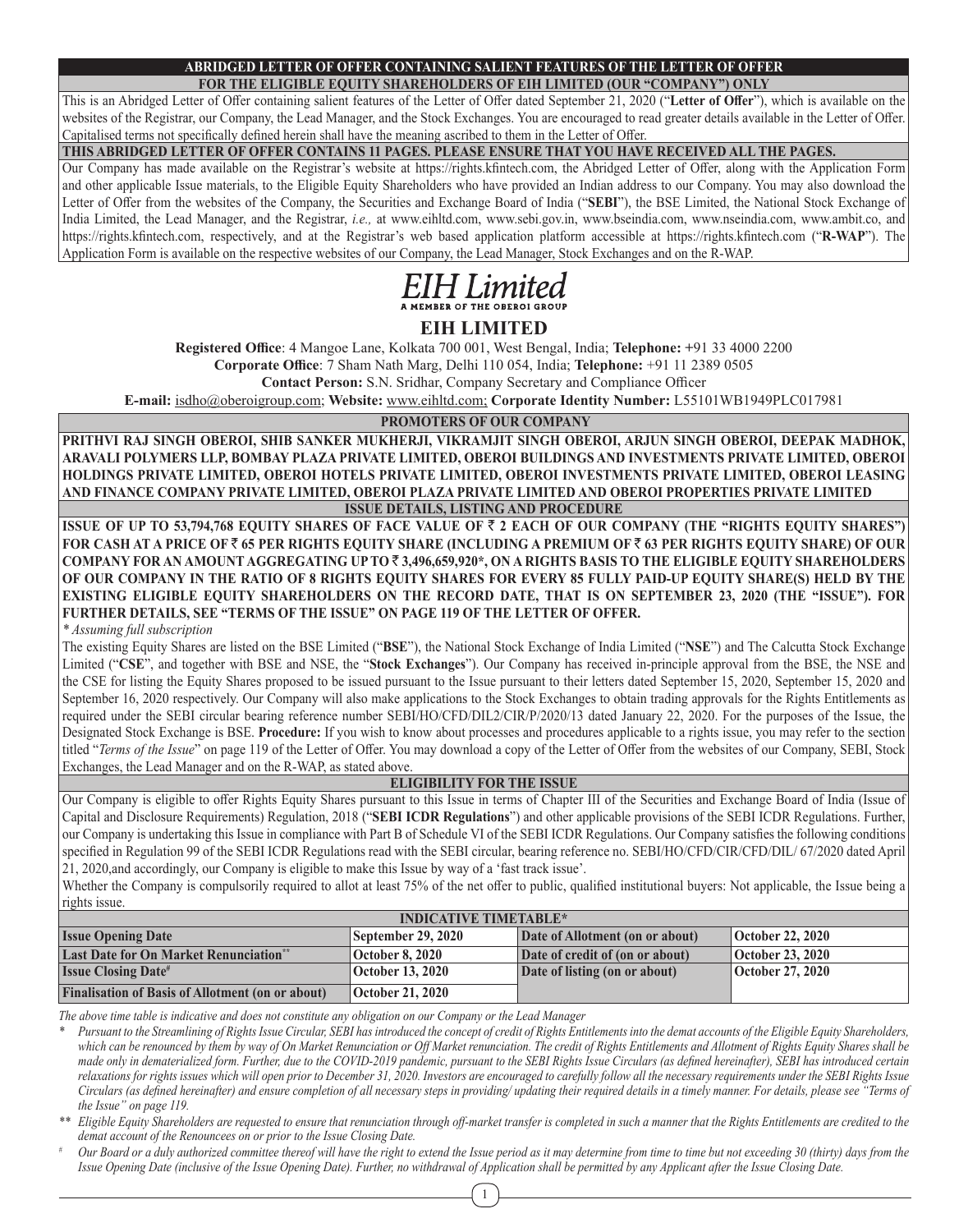All Eligible Equity Shareholders outside India should refer to the Letter of Offer. This Abridged Letter of Offer has been made available to you in electronic form in accordance with the SEBI circular bearing reference number SEBI/HO/CFD/DIL2/CIR/P/2020/78 dated May 6, 2020, read with SEBI circular SEBI/HO/CFD/ DIL1/CIR/P/2020/136 dated July 24, 2020 and the MCA Circulars.

NO ACTION HAS BEEN TAKEN OR WILL BE TAKEN THAT WOULD PERMIT A PUBLIC OFFERING OF THE RIGHTS ENTITLEMENTS OR RIGHTS EQUITY SHARES TO OCCUR IN ANY JURISDICTION OTHER THAN INDIA, OR THE POSSESSION, CIRCULATION OR DISTRIBUTION OF THIS ABRIDGED LETTER OF OFFER OR LETTER OF OFFER OR ANY OTHER MATERIAL RELATING TO OUR COMPANY, THE RIGHTS ENTITLEMENTS OR THE RIGHTS EQUITY SHARES IN ANY JURISDICTION WHERE ACTION FOR SUCH PURPOSE IS REQUIRED. ACCORDINGLY, THE RIGHTS ENTITLEMENTS OR RIGHTS EQUITY SHARES MAY NOT BE OFFERED OR SOLD, DIRECTLY OR INDIRECTLY, AND NEITHER THIS ABRIDGED LETTER OF OFFER OR LETTER OF OFFER NOR ANY OFFERING MATERIALS OR ADVERTISEMENTS IN CONNECTION WITH THE RIGHTS ENTITLEMENTS OR RIGHTS EQUITY SHARES MAY BE DISTRIBUTED OR PUBLISHED IN OR FROM ANY COUNTRY OR JURISDICTION EXCEPT IN ACCORDANCE WITH THE LEGAL REQUIREMENTS APPLICABLE IN SUCH COUNTRY OR JURISDICTION. THIS ISSUE WILL BE MADE IN COMPLIANCE WITH THE APPLICABLE SEBI REGULATIONS. EACH PURCHASER OF THE RIGHTS ENTITLEMENTS OR THE RIGHTS EQUITY SHARES IN THIS ISSUE WILL BE DEEMED TO HAVE MADE ACKNOWLEDGMENTS AND AGREEMENTS AS DESCRIBED UNDER "RESTRICTIONS ON PURCHASES AND RESALES" ON PAGE 156 OF THE LETTER OF OFFER.

# **NO OFFER IN THE UNITED STATES**

THE RIGHTS ENTITLEMENTS AND THE RIGHTS EQUITY SHARES HAVE NOT BEEN AND WILL NOT BE REGISTERED UNDER THE U.S. SECURITIES ACT OF 1933, AS AMENDED (THE "U.S. SECURITIES ACT"), OR ANY U.S. STATE SECURITIES LAWS AND MAY NOT BE OFFERED, SOLD, RESOLD OR OTHERWISE TRANSFERRED WITHIN THE UNITED STATES, EXCEPT IN A TRANSACTION EXEMPT FROM THE REGISTRATION REQUIREMENTS OF THE U.S. SECURITIES ACT. THE RIGHTS EQUITY SHARES AND THE RIGHTS ENTITLEMENTS REFERRED TO IN THIS ABRIDGED LETTER OF OFFER OR LETTER OF OFFER ARE BEING OFFERED AND SOLD IN OFFSHORE TRANSACTIONS OUTSIDE THE UNITED STATES IN COMPLIANCE WITH REGULATION S UNDER THE U.S. SECURITIES ACT TO EXISTING SHAREHOLDERS LOCATED IN JURISDICTIONS WHERE SUCH OFFER AND SALE OF THE RIGHTS EQUITY SHARES AND/OR RIGHTS ENTITLEMENTS IS PERMITTED UNDER LAWS OF SUCH JURISDICTIONS. THE OFFERING TO WHICH THIS ABRIDGED LETTER OF OFFER OR LETTER OF OFFER RELATES IS NOT, AND UNDER NO CIRCUMSTANCES IS TO BE CONSTRUED AS, AN OFFERING OF ANY RIGHTS EQUITY SHARES OR RIGHTS ENTITLEMENTS FOR SALE IN THE UNITED STATES OR AS A SOLICITATION THEREIN OF AN OFFER TO BUY OR TRANSFER ANY OF THE SAID SECURITIES. ACCORDINGLY, YOU SHOULD NOT FORWARD OR TRANSMIT THIS ABRIDGED LETTER OF OFFER AND THE LETTER OF OFFER IN OR INTO THE UNITED STATES AT ANY TIME. THE RIGHTS EQUITY SHARES ARE NOT TRANSFERABLE EXCEPT IN ACCORDANCE WITH THE RESTRICTIONS DESCRIBED IN THE SECTION ENTITLED "RESTRICTIONS ON PURCHASES AND RESALES" ON PAGE 156 IN THE LETTER OF OFFER.

Receipt of the Letter of Offer, this Abridged Letter of Offer, the Rights Entitlement Letter or the Application Form (including by way of electronic means) will not constitute an offer, invitation to or solicitation by anyone in any jurisdiction or in any circumstances in which such an offer, invitation or solicitation is unlawful or not authorised or to any person to whom it is unlawful to make such an offer, invitation or solicitation.

Our Company and the Lead Manager are not making, and will not make, and will not participate or otherwise be involved in any offers or sales of the Rights Entitlements, the Rights Equity Shares or any other security with respect to this Issue in the United States.

#### **GENERAL RISKS**

Investment in equity and equity-related securities involve a degree of risk and investors should not invest any funds in the Issue unless they can afford to take the risk of losing their investment. Investors are advised to read the risk factors carefully before taking an investment decision in the Issue. For taking an investment decision, Investors must rely on their own examination of our Company and the Issue including the risks involved. The Rights Equity Shares being offered in the Issue have not been recommended or approved by SEBI nor does SEBI guarantee the accuracy or adequacy of the Letter of Offer. Specific attention of Investors is invited to "*Risk Factors*" on page 19 of the Letter of Offer before making an investment in the Issue.

| Name of the Lead Manager and Ambit Capital Private Limited |                                                                                                                         |  |  |  |
|------------------------------------------------------------|-------------------------------------------------------------------------------------------------------------------------|--|--|--|
| contact details                                            | Ambit House, 449, Senapati Bapat Marg, Lower Parel, Mumbai 400 013, Maharashtra, India                                  |  |  |  |
|                                                            | Telephone: +91 22 6623 3000                                                                                             |  |  |  |
|                                                            | E-mail: eih.rights@ambit.co; Website: www.ambit.co                                                                      |  |  |  |
|                                                            | Investor grievance e-mail: investorgrievance.acpl@ambit.co                                                              |  |  |  |
|                                                            | <b>Contact Person:</b> Miraj Sampat                                                                                     |  |  |  |
|                                                            | SEBI Registration No: INM000012379                                                                                      |  |  |  |
|                                                            | Name of the Registrar to the Kfin Technologies Private Limited                                                          |  |  |  |
| <b>Issue and contact details</b>                           | (formerly known as "Karvy Fintech Private Limited")                                                                     |  |  |  |
|                                                            | Selenium, Tower B, Plot No 31 and 32, Financial District, Nakramguda, Serilingampally,                                  |  |  |  |
|                                                            | Hyderabad, Rangareddi 500 032, Telangana, India                                                                         |  |  |  |
|                                                            | Telephone: +91 40 6716 2222                                                                                             |  |  |  |
|                                                            | Email: eihltd.rights@kfintech.com; Website: www.kfintech.com                                                            |  |  |  |
|                                                            | Investor grievance e-mail: einward.ris@kfintech.com                                                                     |  |  |  |
|                                                            | Contact Person: M Murali Krishna                                                                                        |  |  |  |
|                                                            | <b>SEBI Registration No: INR000000221</b>                                                                               |  |  |  |
| <b>Name of the Statutory Auditors</b>                      | Deloitte Haskins & Sells LLP, Chartered Accountants                                                                     |  |  |  |
| <b>Self-Certified Syndicate</b>                            | The list of banks that have been notified by SEBI to act as the SCSBs for the ASBA process is provided on the website   |  |  |  |
| <b>Banks ("SCSBs")</b>                                     | of SEBI at https://www.sebi.gov.in/sebiweb/other/OtherAction.do?doRecognisedFpi=yes as updated from time to time or     |  |  |  |
|                                                            | at such other website as may be prescribed from time to time. Further, for a list of branches of the SCSBs named by the |  |  |  |
|                                                            | respective SCSBs to receive the ASBA applications from the Designated Intermediaries and updated from time to time,     |  |  |  |
|                                                            | please refer to the above mentioned link or any such other website as may be prescribed by SEBI from time to time.      |  |  |  |
| <b>Banker to the Issue</b>                                 | <b>ICICI Bank Limited</b>                                                                                               |  |  |  |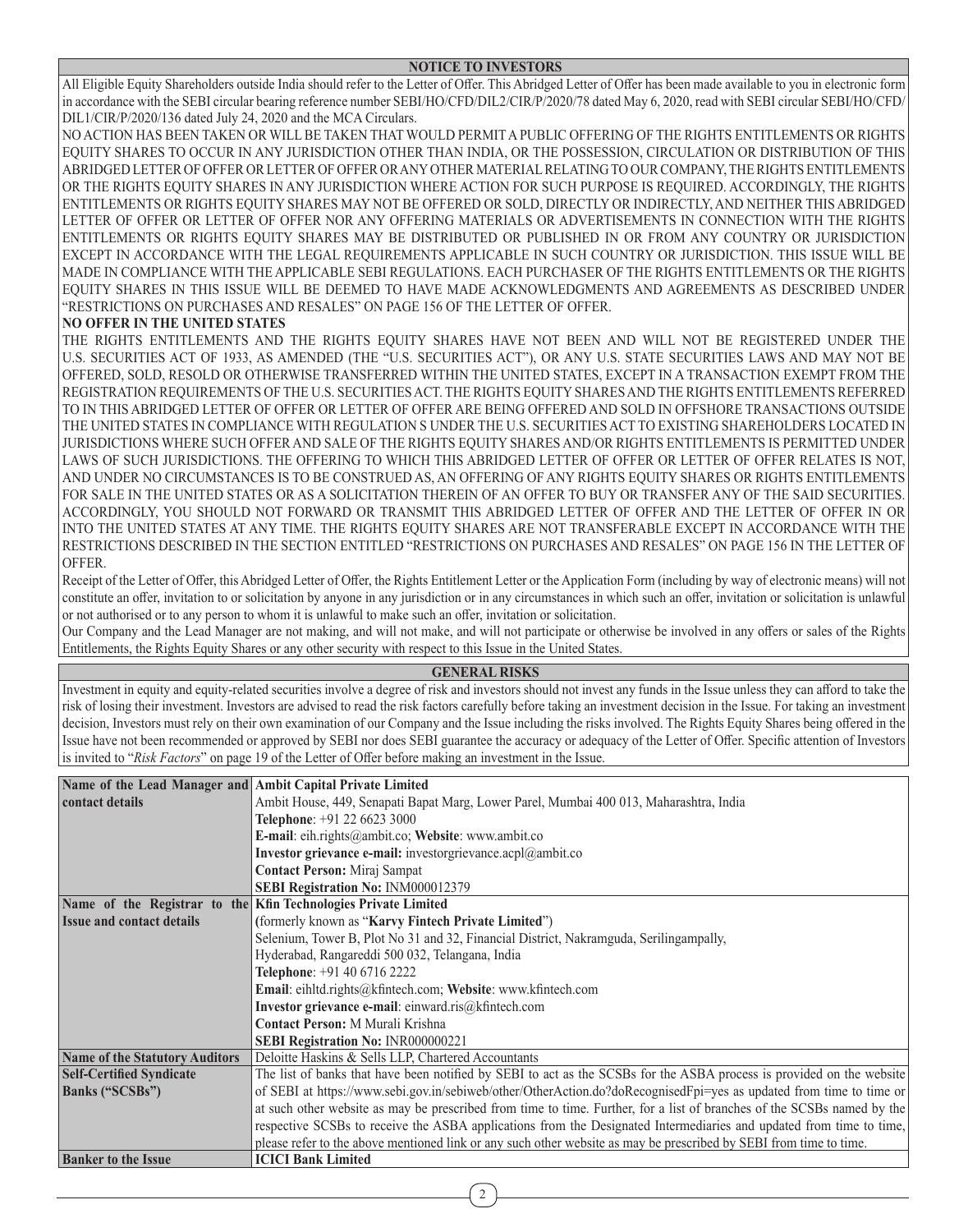|         | Board of directors of our company                        |                                                                 |  |  |
|---------|----------------------------------------------------------|-----------------------------------------------------------------|--|--|
| Sr. No. | Name and designation                                     | <b>Other directorships</b>                                      |  |  |
| 1.      | Prithvi Raj Singh Oberoi                                 | Indian companies:                                               |  |  |
|         | Designation: Executive Chairman                          | Mumtaz Hotels Limited<br>1.                                     |  |  |
|         |                                                          | 2.<br>Bombay Plaza Private Limited                              |  |  |
|         |                                                          | 3.<br>Oberoi Leasing and Finance Co Private Limited             |  |  |
|         |                                                          | Oberoi Plaza Private Limited<br>4.                              |  |  |
|         |                                                          | 5.<br>Oberoi Holdings Private Limited                           |  |  |
|         |                                                          | 6.<br>Oberoi Properties Private Limited                         |  |  |
|         |                                                          | 7.<br>Oberoi Buildings and Investments Private Limited          |  |  |
|         |                                                          | 8.<br>Oberoi Investments Private Limited                        |  |  |
|         |                                                          | 9.<br>Oberoi Hotels Private Limited                             |  |  |
|         |                                                          | 10. EIH Associated Hotels Limited                               |  |  |
|         |                                                          | Foreign companies:                                              |  |  |
|         |                                                          | 11. EIH Holdings Limited, British Virgin Islands                |  |  |
|         |                                                          | 12. EIH International Limited, British Virgin Islands           |  |  |
|         |                                                          | 13. Island Resort Limited, Mauritius                            |  |  |
|         |                                                          | 14. Oberoi Holdings Hong Kong Limited, Hong Kong                |  |  |
|         |                                                          | 15. Oberoi Mauritius Limited, Mauritius                         |  |  |
|         |                                                          | Saudi Oberoi Company Limited, Saudi Arabia<br>16.               |  |  |
|         |                                                          | 17. EIH Flight Services Limited, Mauritius                      |  |  |
|         |                                                          | 18.<br>La Roseraie De L'atlas SA, Morocco                       |  |  |
| 2.      | Shib Sanker Mukherji                                     | Indian companies:                                               |  |  |
|         | Designation: Executive Vice Chairman                     | Oberoi Properties Private Limited<br>1.                         |  |  |
|         |                                                          | 2.<br>Oberoi Buildings and Investments Private Limited          |  |  |
|         |                                                          | 3.<br>Oberoi Investments Private Limited                        |  |  |
|         |                                                          | 4.<br>EIH Associated Hotels Limited                             |  |  |
|         |                                                          | Foreign companies:                                              |  |  |
|         |                                                          | 5.<br>EIH Flight Services Limited, Mauritius                    |  |  |
| 3.      | Vikramjit Singh Oberoi                                   | $\overline{1}$ .<br>Vikramaditya Exports Private Limited        |  |  |
|         | Designation: Managing Director & Chief Executive Officer | 2.<br>Mumtaz Hotels Limited                                     |  |  |
|         |                                                          | 3.<br>Mercury Car Rentals Private Limited                       |  |  |
|         |                                                          | 4.<br>Bombay Plaza Private Limited                              |  |  |
|         |                                                          | 5.<br>Oberoi Leasing and Finance Co Private Limited             |  |  |
|         |                                                          | 6.<br>Oberoi Plaza Private Limited                              |  |  |
|         |                                                          | 7.<br>Oberoi Holdings Private Limited                           |  |  |
|         |                                                          | 8.<br>Oberoi Properties Private Limited                         |  |  |
|         |                                                          | 9.<br>Oberoi Buildings and Investments Private Limited          |  |  |
|         |                                                          | Oberoi Investments Private Limited<br>10.                       |  |  |
|         |                                                          | 11. Oberoi Hotels Private Limited                               |  |  |
|         |                                                          | 12. EIH Associated Hotels Limited                               |  |  |
|         |                                                          | 13. Oberoi Kerala Hotels and Resorts Limited                    |  |  |
|         |                                                          | 14.<br>Mashobra Resort Limited                                  |  |  |
| 4.      | <b>Arjun Singh Oberoi</b>                                | Mashobra Resort Limited<br>1.                                   |  |  |
|         | Designation: Managing Director - Development             | $\mathbf{2}$ .<br>Oberoi Kerala Hotels and Resorts Limited      |  |  |
|         |                                                          | 3.<br>Oberoi Hotels Private Limited                             |  |  |
|         |                                                          | 4.<br>Oberoi Investments Private Limited                        |  |  |
|         |                                                          | 5.<br>Oberoi Buildings and Investments Private Limited          |  |  |
|         |                                                          | Oberoi Properties Private Limited<br>6.                         |  |  |
|         |                                                          | 7.<br>Oberoi Holdings Private Limited                           |  |  |
|         |                                                          | 8.<br>Oberoi Plaza Private Limited                              |  |  |
|         |                                                          | 9.<br>Oberoi Leasing and Finance Co Private Limited             |  |  |
|         |                                                          | 10.<br>Bombay Plaza Private Limited                             |  |  |
|         |                                                          | Mumtaz Hotels Limited<br>11.                                    |  |  |
|         |                                                          | Oberoi Lutyens Private Limited<br>12.                           |  |  |
| 5.      | Manoj Harjivandas Modi                                   | Reliance Retail Ventures Limited<br>1.                          |  |  |
|         | Designation: Non-Executive Non-Independent Director      | 2.<br>Jio Platforms Limited                                     |  |  |
| 6.      | Nita Mukesh Ambani                                       | Reliance Industries Limited<br>1.                               |  |  |
|         | Designation: Non-Executive Non-Independent Director      | 2.<br>Reliance Foundation                                       |  |  |
|         |                                                          | 3.<br>Football Sports Development Limited                       |  |  |
|         |                                                          | 4.<br>Reliance Foundation Institution of Education and Research |  |  |
| 7.      | <b>Anil Kumar Nehru</b>                                  | EIH Associated Hotels Limited<br>1.                             |  |  |
|         | Designation: Independent Director                        | 2.<br>Ayurvet Limited                                           |  |  |
| 8.      | Dr. Chhavi Rajawat                                       | Mumtaz Hotels Limited                                           |  |  |
|         | Designation: Independent Director                        |                                                                 |  |  |
|         |                                                          |                                                                 |  |  |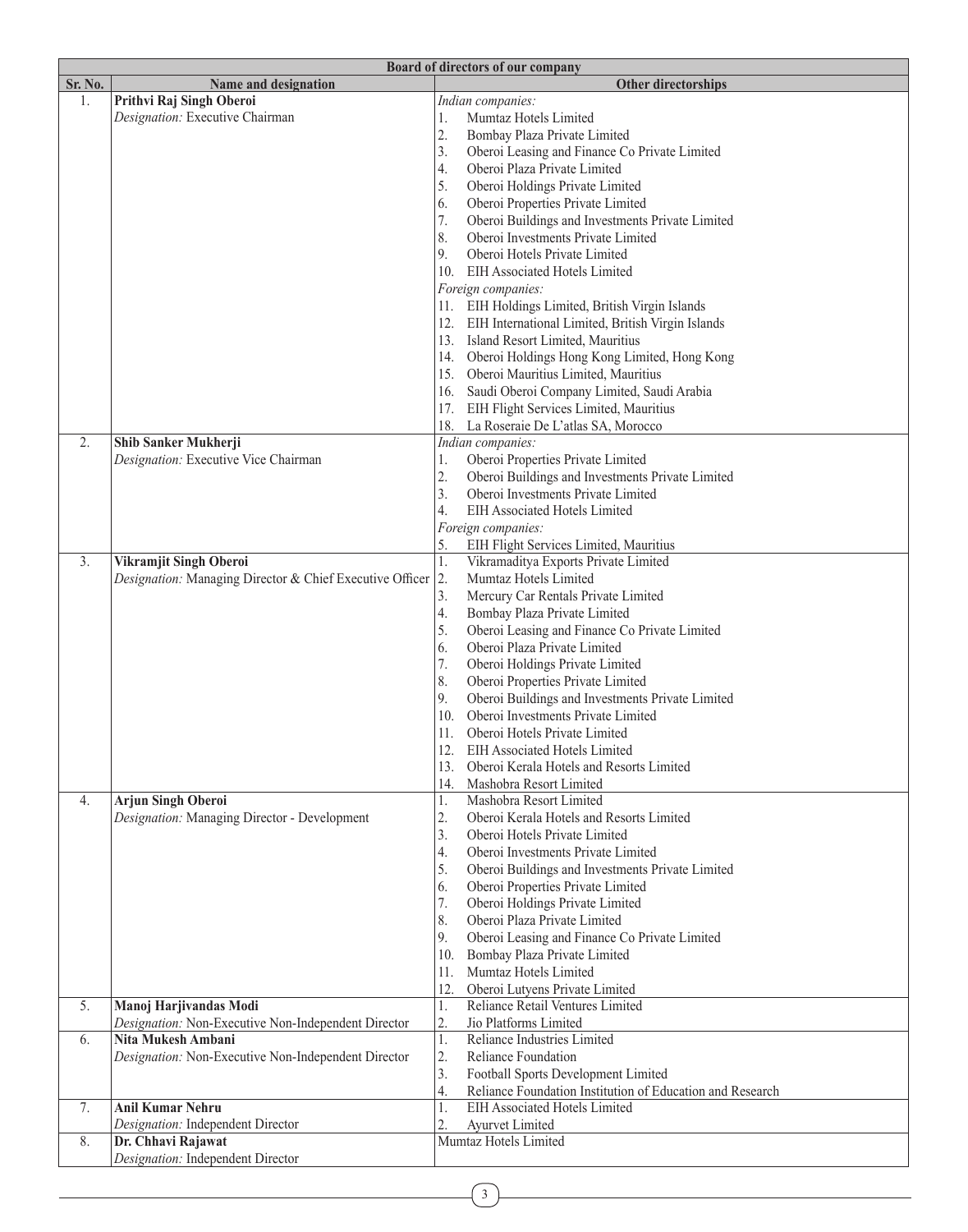|         | Board of directors of our company |                                                         |  |  |
|---------|-----------------------------------|---------------------------------------------------------|--|--|
| Sr. No. | Name and designation              | <b>Other directorships</b>                              |  |  |
| 9.      | <b>Ganesh Lakshminarayan</b>      | Rane Brake Lining Limited<br>1.                         |  |  |
|         | Designation: Independent Director | 2.<br>Rane (Madras) Limited                             |  |  |
|         |                                   | Chennai Heritage<br>3.                                  |  |  |
|         |                                   | Rane NSK Steering Systems Private Limited<br>4.         |  |  |
|         |                                   | 5.<br>Rane TRW Steering Systems Private Limited         |  |  |
|         |                                   | EIH Associated Hotels Limited<br>6.                     |  |  |
|         |                                   | 7.<br>Rane Engine Valve Limited                         |  |  |
|         |                                   | 8.<br>Rane Holdings Limited                             |  |  |
|         |                                   | Sundaram Finance Limited<br>9.                          |  |  |
|         |                                   | Chennai Willigdon Corporate Foundation<br>10.           |  |  |
| 10.     | Rajeev Gupta                      | Arpwood Capital Private Limited<br>1.                   |  |  |
|         | Designation: Independent Director | 2.<br>Vardhman Special Steels Limited                   |  |  |
|         |                                   | 3.<br><b>SBFC Finance Private Limited</b>               |  |  |
|         |                                   | 4.<br>T.V. Today Network Limited                        |  |  |
|         |                                   | 5.<br>United Spirits Limited                            |  |  |
|         |                                   | TVS Capital Funds Private Limited<br>6.                 |  |  |
|         |                                   | Rane Holdings Limited                                   |  |  |
| 11.     | <b>Sanjay Gopal Bhatnagar</b>     | Metropolis Healthcare Limited                           |  |  |
|         | Designation: Independent Director |                                                         |  |  |
| 12.     | <b>Sudipto Sarkar</b>             | Indian companies:                                       |  |  |
|         | Designation: Independent Director | Turf Properties Private Limited<br>1.                   |  |  |
|         |                                   | Vesuvius India Limited<br>2.                            |  |  |
|         |                                   | 3.<br>Triveni Engineering and Industries Limited        |  |  |
|         |                                   | Indivar Commercial Private Limited<br>$\overline{4}$ .  |  |  |
|         |                                   | 5.<br>EIH Associated Hotels Limited                     |  |  |
|         |                                   | Foreign companies:                                      |  |  |
|         |                                   | EIH International Limited, British Virgin Islands<br>6. |  |  |
|         | <b>OBJECTS OF THE ISSUE</b>       |                                                         |  |  |

## **Requirement of funds and utilisation of Net Proceeds**

The proposed utilization of the Net Proceeds by our Company is set forth in the table below:

 $(In ₹ million)$ 

| <b>Particulars</b>                                                             | Amount  |
|--------------------------------------------------------------------------------|---------|
| Repayment/ prepayment in full or in part, of borrowings availed by our Company | .800.00 |
| General corporate purposes*                                                    |         |
| Total Net Proceeds**                                                           | 459.84  |

*\* Subject to the finalization of the Basis of Allotment and the Allotment of the Rights Equity Shares. The amount utilized for general corporate purposes shall not exceed 25% of the Gross Proceeds. In case subscription received in the Issue is less than 100% of the Issue but equal to or more 90% of the Issue, the amounts*  to be utilized towards each of the objects above would be subject to proportionate reduction to the extent of the reduction in the Net Proceeds. However, in case, *subscription received is less than 90% of the Issue but equal to or more than 75% of the Issue, then our Company shall utilise the amount allocated for repayment of certain borrowings of our Company in its entirety and the remaining Net Proceeds, if any, shall be utilised towards general corporate purposes.*

*\*\* Assuming full subscription and Allotment of the Rights Equity Shares.*

As at August 31, 2020, our total borrowings (current and non-current borrowings including current maturities of non-current borrowings, excluding lease liability as per Ind AS 116), on a standalone basis, amounted to  $\overline{5}$  5,399.60 million. For details of the total borrowings in the last three fiscals, see "Summary of Letter of Offer – Summary of Financial Information" on page 15 of the Letter of Offer. Our Company proposes to utilize an aggregate amount of  $\bar{\tau}$  2,800.00 million from the Net Proceeds towards full or partial repayment/ prepayment of certain borrowings availed by our Company. The following table provides details of certain borrowings availed by our Company as on August 31, 2020, out of which we propose to prepay or repay, in full or in part, from the Net Proceeds:

*(*` *in million)*

| Name of the      | Nature of the          | Sanctioned | <b>Principal amount</b> | <b>Repayment Date / Schedule</b>                                                                 | Purpose for which the loan was |
|------------------|------------------------|------------|-------------------------|--------------------------------------------------------------------------------------------------|--------------------------------|
| Lender           | borrowing              | amount     | outstanding as at       |                                                                                                  | sanctioned*                    |
|                  |                        |            | August 31, 2020*        |                                                                                                  |                                |
| Federal Bank     | Working capital demand | 1,500.00   |                         | $1,250.00$ A maximum of 12 months from the Meeting working capital requirements.                 |                                |
| Limited          | loan                   |            |                         | date of drawal.                                                                                  |                                |
| <b>HDFC</b> Bank | Cash credit (with a    | 500.00     |                         | 150.00 (For working capital demand loan sub- Meeting working capital requirements.               |                                |
| Limited          | working capital demand |            |                         | limit) November 27, 2020                                                                         |                                |
|                  | loan as sub-limit)     |            |                         |                                                                                                  |                                |
|                  | Dropline Overdraft     | 1,000.00   |                         | $399.31$ 30% at the end of the 13 <sup>th</sup> month from Meeting working capital requirements. |                                |
|                  |                        |            |                         | the first date of disbursement, another                                                          |                                |
|                  |                        |            |                         | $30\%$ at the end of the $14th$ month from                                                       |                                |
|                  |                        |            |                         | the first date of disbursement, and the                                                          |                                |
|                  |                        |            |                         | balance at the end of the $15th$ month                                                           |                                |
|                  |                        |            |                         | from the first date of disbursement.                                                             |                                |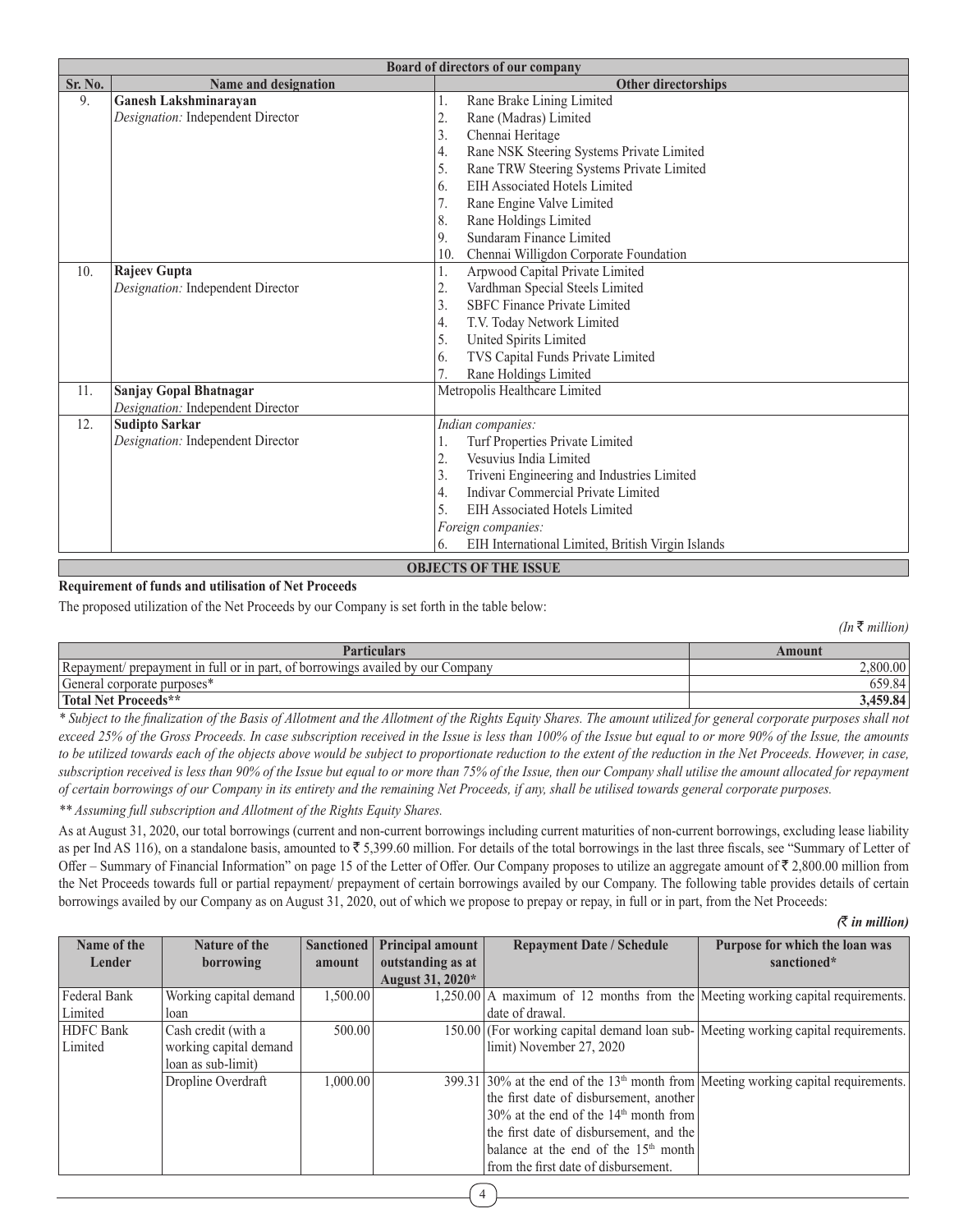| Name of the       | <b>Nature of the</b>     | Sanctioned | Principal amount  | <b>Repayment Date / Schedule</b>                                                     | Purpose for which the loan was                                                  |
|-------------------|--------------------------|------------|-------------------|--------------------------------------------------------------------------------------|---------------------------------------------------------------------------------|
| Lender            | borrowing                | amount     | outstanding as at |                                                                                      | sanctioned*                                                                     |
|                   |                          |            | August 31, 2020*  |                                                                                      |                                                                                 |
| Hongkong and      | Various (including a     | 300.00     |                   | 271.68 (For working capital demand loan sub- Meeting working capital requirements.   |                                                                                 |
| Shanghai Banking  | working capital demand   |            |                   | limit) December 23, 2020                                                             |                                                                                 |
| Corporation       | loan as a sub-limit)     |            |                   |                                                                                      |                                                                                 |
| Limited           |                          |            |                   |                                                                                      |                                                                                 |
| <b>ICICI</b> Bank | Short term loan          | 1,000.00   |                   | 500.00 Within 365 days of the date of drawal Meeting working capital requirements.   |                                                                                 |
| Limited           |                          |            |                   | of each tranche.                                                                     |                                                                                 |
|                   | Rupee term loan          | 2,035.70   |                   | 2,035.70 To be repaid within 66 months from Takeover of a term loan facility availed |                                                                                 |
|                   |                          |            |                   |                                                                                      | the date of first drawdown, through 18 from HSBC Bank, normal capital           |
|                   |                          |            |                   |                                                                                      | equal quarterly instalments, starting expenditure and reimbursement of          |
|                   |                          |            |                   |                                                                                      | from the end of 15 months from the first normal capital expenditure incurred in |
|                   |                          |            |                   | drawdown date.                                                                       | the last 6 months prior to the date of                                          |
|                   |                          |            |                   |                                                                                      | sanction of the term loan.                                                      |
|                   | Overdraft facility (with | 400.00     |                   | 278.76 (For short term loan sub-limit) To be Meeting working capital requirements.   |                                                                                 |
|                   | a short term loan as     |            |                   | repaid within a period of 180 days from                                              |                                                                                 |
|                   | sub-limit)               |            |                   | the date of disbursement.                                                            |                                                                                 |
|                   | Rupee term loan          | 750.00     |                   | 500.00 To be repaid within 5.25 years from Takeover of a term loan facility          |                                                                                 |
|                   |                          |            |                   |                                                                                      | the date of first drawdown, through $19$ availed from RBL Bank and/or capital   |
|                   |                          |            |                   |                                                                                      | equal quarterly instalments, starting expenditure and reimbursement of          |
|                   |                          |            |                   |                                                                                      | from the end of the third quarter from capital expenditure incurred in the last |
|                   |                          |            |                   | the first drawdown date.                                                             | six months prior to the date of sanction                                        |
|                   |                          |            |                   |                                                                                      | of the loan.                                                                    |
| Punjab National   | Working capital demand   | 800.00     |                   | $10.37$ A maximum of 180 days from the date Meeting working capital requirements.    |                                                                                 |
| Bank <sup>^</sup> | loan                     |            |                   | of drawal.                                                                           |                                                                                 |

\* *Ray & Ray, Chartered Accountants, pursuant to their certificate dated September 21, 2020 have confirmed that these borrowings have been utilized for the purposes for which they were availed, as provided in the relevant borrowing documents.*

# *MCLR: Marginal cost of funds-based lending rate.*

^ *Formerly United Bank of India.*

For further details, see "Objects of the Issue" on page 69 of the Letter of Offer.

#### **Means of finance**

The funding requirements mentioned above are based on our Company's internal management estimates and have not been appraised by any bank, financial institution or any other external agency. They are based on current circumstances of our business and our Company may have to revise these estimates from time to time on account of various factors beyond our control, such as market conditions, competitive environment or interest rate fluctuations. We intend to finance the Objects of the Issue from the Net Proceeds. Accordingly, our Company is not required to make firm arrangements of finance through verifiable means towards at least 75% of the stated means of finance, excluding the amount to be raised through the Issue.

Further, our Company's funding requirements and deployment schedules for the reduction of outstanding borrowings as stated hereinabove, are subject to revision in the future at the discretion of our management. If additional funds are required for the purposes mentioned above, such requirement may be met through various options including through internal accruals of our Company, additional capital infusion, debt arrangements or any combination of them. Further, in the event of any shortfall of funds for any of the activities proposed to be financed out of the Net Proceeds, our Company may reallocate the Net Proceeds to the activities where such shortfall has arisen, subject to compliance with applicable laws.

#### **Deployment of funds** *(In*  $\bar{\tau}$  *million) (In*  $\bar{\tau}$  *million)*

| Particulars                                                                    | <b>Proposed schedule for deployment of the Net Proceeds in Fiscal 2021</b> |
|--------------------------------------------------------------------------------|----------------------------------------------------------------------------|
| Repayment/ prepayment in full or in part, of borrowings availed by our Company |                                                                            |
| General corporate purposes                                                     |                                                                            |
| Total                                                                          | .459.84                                                                    |

The above-stated proposed deployment of funds from the Net Proceeds are based on internal management estimates based on current market conditions and have not been appraised by any bank or financial institution or other independent agency. Our Company may have to revise these estimates from time to time on account of various factors beyond our control, such as market conditions, competitive environment, interest or exchange rate fluctuations. In the event, our Company does not utilize the monies stated herein above in the current Fiscal, the same would be utilized in the next Fiscal.

#### **Monitoring Agency:** ICICI Bank Limited

**Terms of issuance of convertible security, if any:** Not applicable, the Issue being an issue of Rights Equity Shares.

# **EQUITY SHAREHOLDING PATTERN OF THE COMPANY AS ON JUNE 30, 2020**

|       | Category of shareholder   | <b>Pre-Issue number of Equity Shares held</b> | % of total voting rights |
|-------|---------------------------|-----------------------------------------------|--------------------------|
| (A)   | Promoter & Promoter Group | 20.14.58.239                                  | ن کے وال                 |
| (B)   | Public                    | 37.01.11.175                                  | 64.75                    |
| Total |                           | 57, 15, 69, 414                               | $100.00\,$               |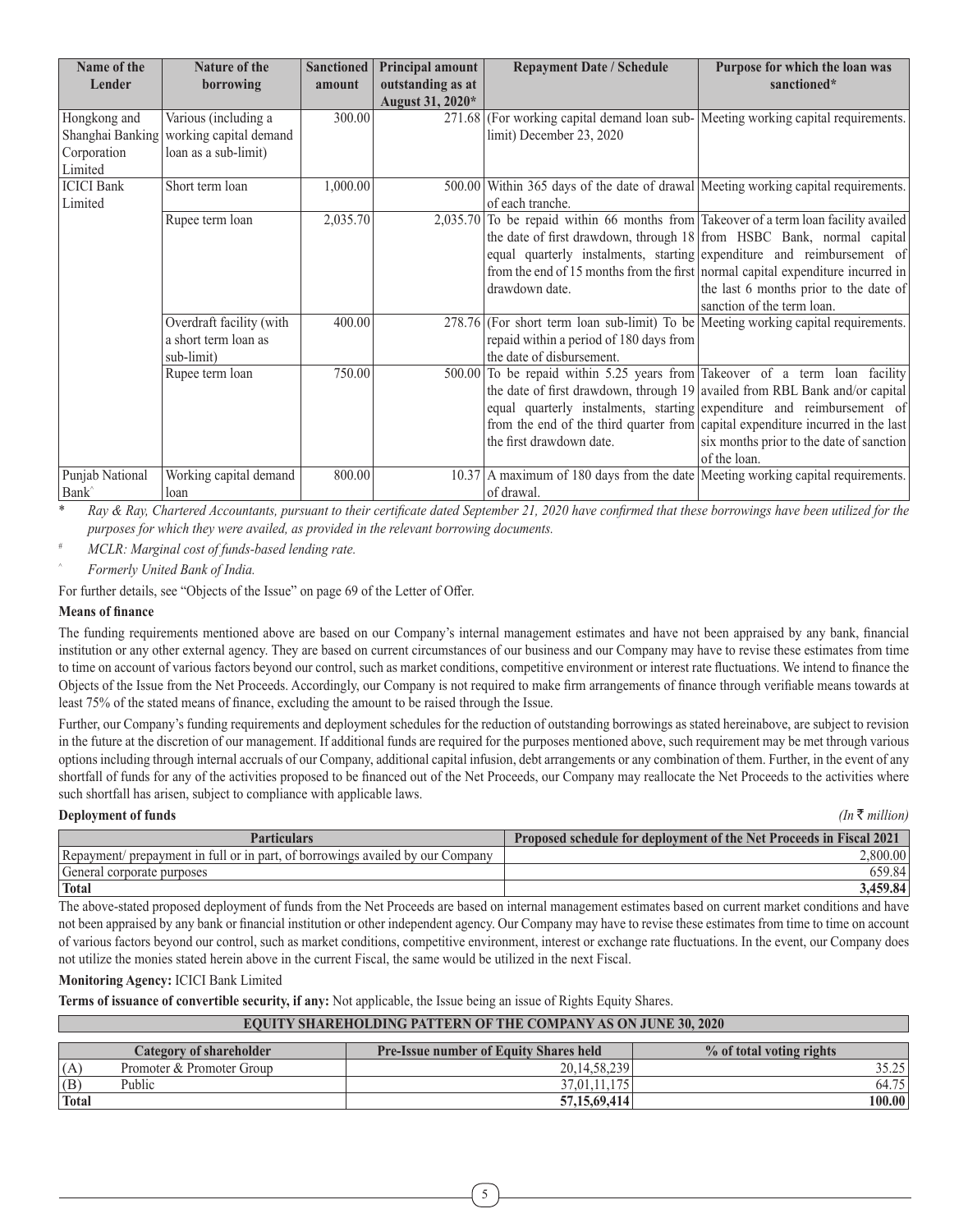#### **FINANCIAL INFORMATION**

A summary of the consolidated financial information of our Company as at and for Fiscals 2020, 2019 and 2018, derived from audited consolidated financial statements of each of the respective years, is set out below.

(*In* ` *million, unless otherwise specified*)

| <b>Particulars</b><br>As at and for the Fiscal                            |           |           |           |  |
|---------------------------------------------------------------------------|-----------|-----------|-----------|--|
|                                                                           | 2020      | 2019      | 2018      |  |
| Equity share capital                                                      | 1,143.14  | 1.143.14  | 1,143.14  |  |
| Net worth*                                                                | 32,362.75 | 30,820.11 | 29,529.39 |  |
| Total income                                                              | 16,746.94 | 18,796.07 | 17,048.30 |  |
| Profit for the year**                                                     | 1,651.43  | 1,489.57  | 1,958.06  |  |
| Basic earnings per Equity Share of ₹ 2 each (in ₹)                        | 2.60      | 2.30      | 3.14      |  |
| Diluted earnings per Equity Share of $\bar{\xi}$ 2 each (in $\bar{\xi}$ ) | 2.60      | 2.30      | 3.14      |  |
| Net asset value per Equity Share of ₹ 2 each (in ₹)                       | 56.62     | 53.92     | 51.66     |  |
| Total borrowings (sum of current borrowings, non-current borrowings and   | 4.761.26  | 5,405.17  | 4.910.48  |  |
| current maturities of non-current borrowings) <sup>#</sup>                |           |           |           |  |

*\* Net worth is the aggregate of total issued and subscribed share capital, securities premium, retained earnings, capital redemption reserve, capital reserve, general reserve, foreign currency translation reserve and non-controlling interest as per the audited consolidated financial statements of respective years.*

*\*\* Represents profit after tax.*

*# Does not include finance lease obligations*

#### **INTERNAL RISK FACTORS**

#### **The below mentioned risks are the top five risk factors as per the Letter of Offer:**

- 1. The ongoing COVID-19 pandemic has had an adverse impact on our business, cash flows, results of operations and financial condition and the extent to which it may continue to do so in the future, is uncertain and cannot be predicted.
- 2. Our primary business is the ownership and management of hotels, and therefore we are subject to the general risks encountered in the hotel and travel industry.
- 3. A large portion of our revenue is realised from certain of our hotels operating in key geographies and any adverse development affecting these hotels or the regions in which they operate, may adversely affect our business.
- 4. We derive a significant portion of our revenue from corporate customers, and the loss of such customers, the deterioration of their financial condition or prospects, or a reduction in their demand for our services, including for rooms in our hotels or our conferencing and meeting facilities owing to the increased use of business communication technology, could adversely affect our business, results of operations and financial condition.
- 5. Inability to successfully expand our business in Indian and international markets may affect our growth which may adversely affect our business and results of operations. We may also be unable to expand our managerial, financial, operational and other resources in order to cope with our expansion plans and ensure our hotels are operated to consistent and high standards expected by our customers.

For further details, see the section "*Risk Factors*" on page 19 of the Letter of Offer.

#### **SUMMARY OF OUTSTANDING LITIGATION, CLAIMS AND REGULATORY ACTION**

#### A. **Total number of outstanding litigations against our Company and our Subsidiaries and the amount involved:**

A summary of material outstanding legal proceedings involving our Company and our Subsidiaries, as well as other matters which may have an adverse impact on the Company, as on the date of this Abridged Letter of Offer, is set out below.

*(in* ` *million, unless otherwise specified)*

|      | <b>Sr. No. Type of Proceedings</b>                                                                               | Number of | <b>Amount to the</b> |
|------|------------------------------------------------------------------------------------------------------------------|-----------|----------------------|
|      |                                                                                                                  | cases     | extent quantifiable  |
|      | <b>Litigation involving our Company</b>                                                                          |           |                      |
|      | Proceedings involving moral turpitude or criminal liability on our Company                                       |           |                      |
|      | Proceedings involving material violations of statutory regulations by our Company                                |           |                      |
|      | Matters involving economic offences where proceedings have been initiated against our Company                    |           |                      |
|      | Other proceedings involving our Company which involve an amount exceeding the Materiality Threshold or           |           | .442.21              |
|      | are otherwise material in terms of the Materiality Policy, and other pending matters which, if they result in an |           |                      |
|      | adverse outcome would materially and adversely affect the operations or the financial position of our Company    |           |                      |
|      | Total                                                                                                            |           | 1.442.21             |
|      | <b>Litigation involving our Subsidiaries</b>                                                                     |           |                      |
|      | Proceedings involving moral turpitude or criminal liability on our Subsidiaries                                  |           |                      |
|      | Proceedings involving material violations of statutory regulations by our Subsidiaries                           |           |                      |
|      | Matters involving economic offences where proceedings have been initiated against our Subsidiaries               |           |                      |
|      | Other proceedings involving our Company which involve an amount exceeding the Materiality Threshold or           |           |                      |
|      | are otherwise material in terms of the Materiality Policy, and other pending matters which, if they result in an |           |                      |
|      | adverse outcome would materially and adversely affect the operations or the financial position of our Company    |           |                      |
|      | Total                                                                                                            |           |                      |
| III. | <b>Other matters</b>                                                                                             |           |                      |
| A.   | Show cause notices involving our Directors                                                                       |           |                      |
|      | Total                                                                                                            |           |                      |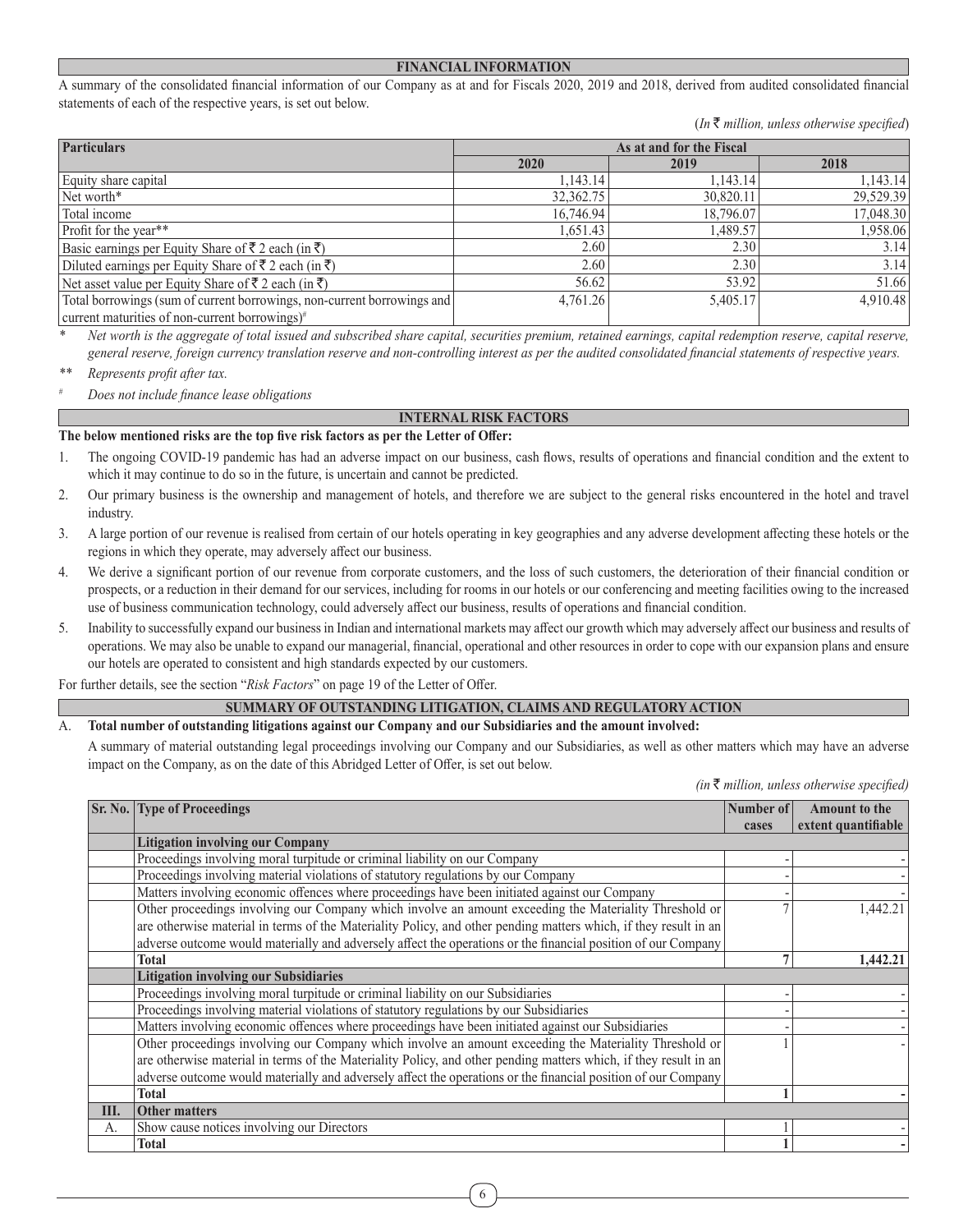Other proceedings involving our Company which involve an amount exceeding the Materiality Threshold or are otherwise material in terms of the Materiality Policy, and other pending matters which, if they result in an adverse outcome would materially and adversely affect the operations or the financial position of our Company:

## B. **Brief details of top five material outstanding litigations against our Company and amount involved:**

| Sr.<br>No.     | <b>Particulars</b>                                                                                                                                                                                                                                                                                                                                                                                                                                                                                                                                                                                                                                                                                                                                                                                                                                                                                                                                                                                                                                                                                                                                                                                                                                                                                                                                                                                                                                                                                                                                                                                                                                                                                                                                                                                                                                                                                                       | <b>Litigation filed</b><br>By | Current<br><b>Status</b> | Amount<br>$(in \bar{z}$ crore,             |
|----------------|--------------------------------------------------------------------------------------------------------------------------------------------------------------------------------------------------------------------------------------------------------------------------------------------------------------------------------------------------------------------------------------------------------------------------------------------------------------------------------------------------------------------------------------------------------------------------------------------------------------------------------------------------------------------------------------------------------------------------------------------------------------------------------------------------------------------------------------------------------------------------------------------------------------------------------------------------------------------------------------------------------------------------------------------------------------------------------------------------------------------------------------------------------------------------------------------------------------------------------------------------------------------------------------------------------------------------------------------------------------------------------------------------------------------------------------------------------------------------------------------------------------------------------------------------------------------------------------------------------------------------------------------------------------------------------------------------------------------------------------------------------------------------------------------------------------------------------------------------------------------------------------------------------------------------|-------------------------------|--------------------------|--------------------------------------------|
|                |                                                                                                                                                                                                                                                                                                                                                                                                                                                                                                                                                                                                                                                                                                                                                                                                                                                                                                                                                                                                                                                                                                                                                                                                                                                                                                                                                                                                                                                                                                                                                                                                                                                                                                                                                                                                                                                                                                                          |                               |                          | unless<br>otherwise<br>specified)*         |
|                | Our Company, Mashobra and our allied companies and directors had initiated an arbitration against Our Company,<br>the State of Himachal Pradesh and others before the sole arbitrator, Justice (retired) R. P. Sethi Mashobra<br>("Arbitrator"), in relation to the property, 'Wildflower Hall', which was a heritage property operated and our allied<br>by the Himachal Pradesh Tourism Development Corporation as a hotel. The State of Himachal Pradesh companies and<br>entered into a joint venture agreement ("JV Agreement") with our Company for construction and directors<br>operation of the hotel, and Mashobra was incorporated for this purpose. However, after a change in<br>government, registration of 57 rooms in the newly constructed property was stalled, and the State of<br>Himachal Pradesh repudiated the JV Agreement vide a notice dated March 6, 2002 and ousted our<br>nominee directors from the board of directors of Mashobra. In this regard, inter alia, our Company<br>filed a civil review petition against the State of Himachal Pradesh before the High Court of Himachal<br>Pradesh. The High Court of Himachal Pradesh appointed the Arbitrator to preside over the dispute,<br>and proceedings in relation to the ensuing arbitration are currently ongoing before the High Court of<br>Himachal Pradesh. For further details, see page 100 of the Letter of Offer.                                                                                                                                                                                                                                                                                                                                                                                                                                                                                                          |                               | Pending                  | Not<br>ascertainable                       |
| $\overline{2}$ | Our Company and others filed various suits against Balaji Hotels and Enterprises Limited ("Balaji Our Company<br>Hotels") and several others before the High Court of Madras and the III Additional City Civil Court and others<br>Judge, Chennai. Our Company had entered various agreements with Balaji Construction Private<br>Limited (later amalgamated with Balaji Hotels), pursuant to which we were to operate a hotel owned<br>by Balaji Hotels, which was under construction. Following certain time and cost overruns, our<br>Company disbursed an aggregate amount of $\bar{\tau}$ 151.20 million to Balaji Hotels as financial assistance.<br>Balaji Hotels agreed to return the amount of $\bar{\tau}$ 151.20 million to our Company, with interest, following<br>which our Company would have no further role as an operator of the hotel. Balaji Hotels had separately<br>obtained financial assistance from IFCI Limited and Tourism Finance Corporation of India Limited<br>(collectively, the "Creditors"). Pursuant to the failure of Balaji Hotels to pay off these amounts,<br>however, the Creditors initiated securitization proceedings against Balaji Hotels, and all of Balaji's<br>financial assets, including the hotel project, were taken over by Asset Reconstruction Company of<br>India Limited. The hotel project was thereafter sold by the Creditors to Robust Hotels Private Limited<br>("Robust Hotels"). In this regard, our Company has filed two suits against Balaji Hotels, Robust<br>Hotels, the Creditors and others, proceedings in relation to which are ongoing before the High Court of<br>Madras. For further details, see page 101 of the Letter of Offer.                                                                                                                                                                                                           |                               | Pending                  | ₹151.20<br>million                         |
| 3<br>4         | For the purpose of developing a five-star hotel on a 'build-operate-transfer' basis, our Company set up Our Company<br>a special purpose vehicle, 'Golden Jubilee Hotels Private Limited,' as part of a consortium("Golden<br>Jubilee"). Golden Jubilee entered into an agreement with us ("Management Agreement") as part<br>of which, our Company was required to, among others, offer certain pre-opening services to Golden<br>Jubilee. Such services were performed by our Company, but no payment was made to us. Accordingly,<br>our Company has filed a civil suit before the City Civil Courts, Hyderabad against Golden Jubilee,<br>for the recovery of an aggregate sum of $\bar{\tau}$ 71.03 million. Separately, the Bank of Baroda filed an<br>application before the National Company Law Tribunal, Hyderabad Bench ("NCLT") for the initiation<br>of a corporate insolvency resolution process against Golden Jubilee. Subodh Kumar Agarwal, the<br>interim resolution professional, has filed applications claiming $\bar{\xi}$ 34.38 million and $\bar{\xi}$ 220.04 million<br>from our Company before the NCLT. For further details, see page 102 of the Letter of Offer.<br>An assessment order dated March 31, 2013 was passed by the Additional Commissioner of Income Deputy<br>Tax, Range-8, Kolkata against our Company for the assessment year 2010-11, disallowing certain Commissioner<br>expenditures. Pursuant to the same, the Deputy Commissioner of Income Tax, Range-8, Kolkata issued of Income<br>a demand notice, stating that a sum of $\bar{\tau}$ 337.75 million was payable by our Company which was Tax, Range-8,<br>subsequently rectified by an order dated September 5, 2014 to ₹ 102.66 million. Our Company has Kolkata<br>filed an appeal against the order dated September 5, 2014 before the Commissioner of Income Tax<br>(Appeals). The matter is currently pending. |                               | Pending<br>Pending       | ₹ 325.45<br>million<br>₹ 102.66<br>million |
| 5              | An assessment order dated December 22, 2017 (the "Order") was passed by the Deputy Commissioner Deputy<br>of Income Tax, Circle-8(1), Kolkata ("DCIT") against our Company for the assessment year 2015-<br>16, disallowing certain expenditures. Pursuant to the same, the DCIT issued a demand notice dated of Income Tax,<br>December 22, 2017, stating that a sum of $\bar{\tau}$ 184.00 million was payable by our Company. Our Company Circle-8(1),<br>filed an appeal against the Order before the Commissioner of Income Tax (Appeals). The matter is Kolkata<br>currently pending.                                                                                                                                                                                                                                                                                                                                                                                                                                                                                                                                                                                                                                                                                                                                                                                                                                                                                                                                                                                                                                                                                                                                                                                                                                                                                                                              | Commissioner                  | Pending                  | ₹184.00<br>million                         |

For further details in relation to the pending litigation involving our Company and our Subsidiaries, see section "*Outstanding Litigation and Defaults*" on page 100 of the Letter of Offer.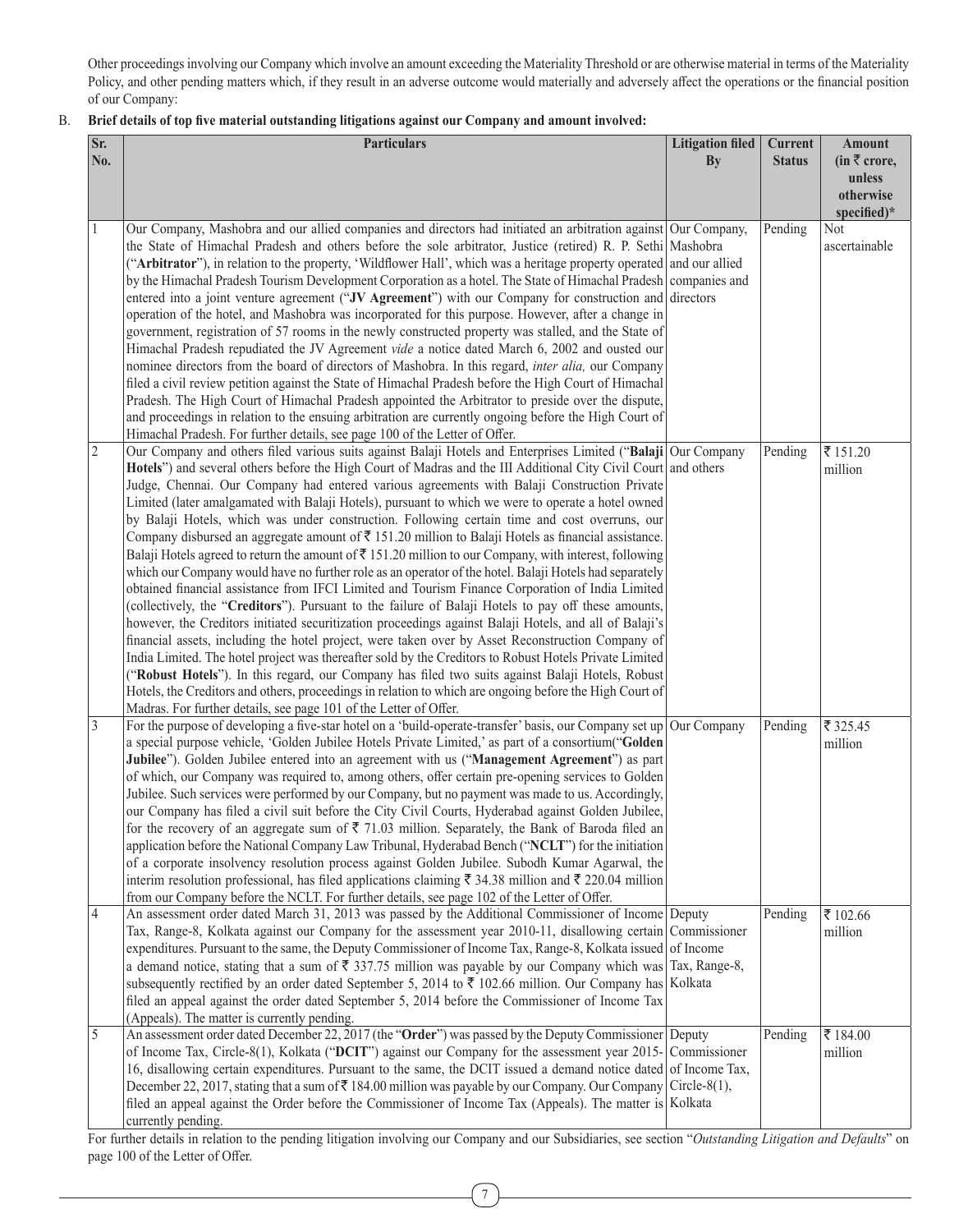#### **ANY OTHER IMPORTANT INFORMATION AS PER LEAD MANAGER / COMPANY**

*In accordance with SEBI Rights Issue Circulars, frequently asked questions and online/ electronic dedicated investor helpdesk for guidance on the Application process and resolution of difficulties faced by the Investors will be available on the website of the Registrar at https://rights.kfintech.com. Further, helpline numbers provided by the Registrar for guidance on the Application process and resolution of difficulties are (1800 345 4001 / +91 40 7961 5130). For details, see "Terms of the Issue" beginning on page 119 of the Letter of Offer.*

*In accordance with Regulation 76 of the SEBI ICDR Regulations, SEBI Rights Issue Circulars and ASBA Circulars, all Investors desiring to make an Application in this Issue are mandatorily required to use either the ASBA process or the optional mechanism instituted only for resident Investors in this Issue, i.e., R-WAP. Investors should carefully read the provisions applicable to such Applications before making their Application through ASBA or using the R-WAP. For details, see "Terms of the Issue - Procedure for Application through the ASBA Process" and "Terms of the Issue - Procedure for Application through the R-WAP" on pages 131 and 132 respectively, of the Letter of Offer.*

*Please note that in accordance with Regulation 77A of the SEBI ICDR Regulations read with the SEBI Rights Issue Circulars, the credit of Rights Entitlements and Allotment of Rights Equity Shares shall be made in dematerialised form only. Accordingly, Eligible Equity Shareholders holding Equity Shares in physical form as on Record Date and desirous of subscribing to Rights Equity Shares in this Issue are advised to furnish the details of their demat account to the Registrar or our Company at least two Working Days prior to the Issue Closing Date, to enable the credit of their Rights Entitlements in their respective demat accounts at least one day before the Issue Closing Date. For further details, see "Terms of the Issue" on page 119 of the Letter of Offer.*

*Further, (a) Resident Eligible Equity Shareholders, who hold Equity Shares in physical form as on Record Date; or (b) resident Eligible Equity Shareholders, who hold Equity Shares in physical form as on Record Date, and who have not furnished the details of their demat account to the Registrar or our Company at least two Working Days prior to the Issue Closing Date, may also apply in this Issue during the Issue Period by filling the online Application Form available on R-WAP and make online payment using their internet banking or UPI facility from their own bank account thereat, on or before the Issue Closing Date. Such resident Eligible Equity Shareholders may be required to submit address, email address, contact details, copy of PAN, for verification of their Application. For further details, see "Terms of the Issue" on page 119 of the Letter of Offer.*

The Application Form for the Rights Equity Shares offered as part of this Issue would be sent to email address of the Eligible Equity Shareholders who have provided an Indian address to our Company. The Application Form along with the Abridged Letter of Offer and the Rights Entitlement Letter shall be sent through email or physical delivery, as applicable, at least three days before the Issue Opening Date. In case of non-resident Eligible Equity Shareholders, the Application Form along with the Abridged Letter of Offer and other applicable Issue materials shall be sent through email to email address or physical delivery, as applicable, if they have provided an Indian address to our Company. **Please note that neither our Company nor the Registrar nor the Lead Manager shall be responsible**  for delay in the receipt of this Abridged Letter of Offer or the Letter of Offer, the Rights Entitlement Letter or the Application Form attributable to non**availability of the email addresses of Eligible Equity Shareholders or electronic transmission delays or failures, or if the Application Forms or the Rights Entitlement Letters are delayed or misplaced in the transit or there is a delay in physical delivery (where applicable).**

To update the respective email addresses/ mobile numbers in the records maintained by the Registrar or our Company, Eligible Equity Shareholders should visit https://rights.kfintech.com. Investors can access this Abridged Letter of Offer, the Letter of Offer and the Application Form (provided that the Eligible Equity Shareholder is eligible to subscribe for the Rights Equity Shares under applicable securities laws) from the websites of:

- (i) our Company at www.eihltd.com;
- (ii) the Registrar at https://rights.kfintech.com;
- (iii) the Lead Manager, i.e., Ambit Capital Private Limited at www.ambit.co;
- (iv) the Stock Exchanges at www.bseindia.com and www.nseindia.com; and
- (v) the R-WAP at https://rights.kfintech.com.

The Eligible Equity Shareholders can obtain the details of their respective Rights Entitlements from the website of the Registrar (i.e., https://rights.kfintech.com) by entering their DP ID and Client ID or Folio Number (in case of resident Eligible Equity Shareholders holding Equity Shares in physical form) and PAN. The link for the same shall also be available on the website of our Company (i.e., www.eihltd.com).

For details of procedure for application by the resident Eligible Equity Shareholders holding Equity Shares in physical form as on the Record Date, see "*Terms of the Issue - Procedure for Application by Eligible Equity Shareholders holding Equity Shares in physical form*" on page 137 of the Letter of Offer.

**Resident Investors, making an Application through R-WAP, shall make online payment using internet banking or UPI facility. Prior to making an Application, such Investors should enable the internet banking or UPI facility of their respective bank accounts and such Investors should ensure that the respective bank accounts have sufficient funds. Our Company, the Registrar and the Lead Manager shall not be responsible if the Application is not successfully submitted or rejected during Basis of Allotment on account of failure to be in compliance with the same. R-WAP facility will be operational from the Issue Opening Date. For risks associated with the R-WAP process, see "***Risk Factors - The R-WAP payment mechanism facility proposed to be used for this issue may be exposed to risks, including risks associated with payment gateways***" on page 44 of the Letter of Offer.**

**The Lead Manager, our Company, its directors, its employees, affiliates, associates and their respective directors and officers and the Registrar shall not take any responsibility for acts, mistakes, errors, omissions and commissions etc. in relation to Applications accepted by SCSBs, Applications uploaded by SCSBs, Applications accepted but not uploaded by SCSBs or Applications accepted and uploaded without blocking funds in the ASBA Accounts.**

#### **Application on Plain Paper under ASBA process**

An Eligible Equity Shareholder who is eligible to apply under the ASBA process may make an Application to subscribe to this Issue on plain paper. An Eligible Equity Shareholder shall submit the plain paper Application to the Designated Branch of the SCSB for authorising such SCSB to block Application Money in the said bank account maintained with the same SCSB. Applications on plain paper will not be accepted from any address outside India.

Please note that the Eligible Equity Shareholders who are making the Application on plain paper shall not be entitled to renounce their Rights Entitlements and should not utilize the Application Form for any purpose including renunciation even if it is received subsequently.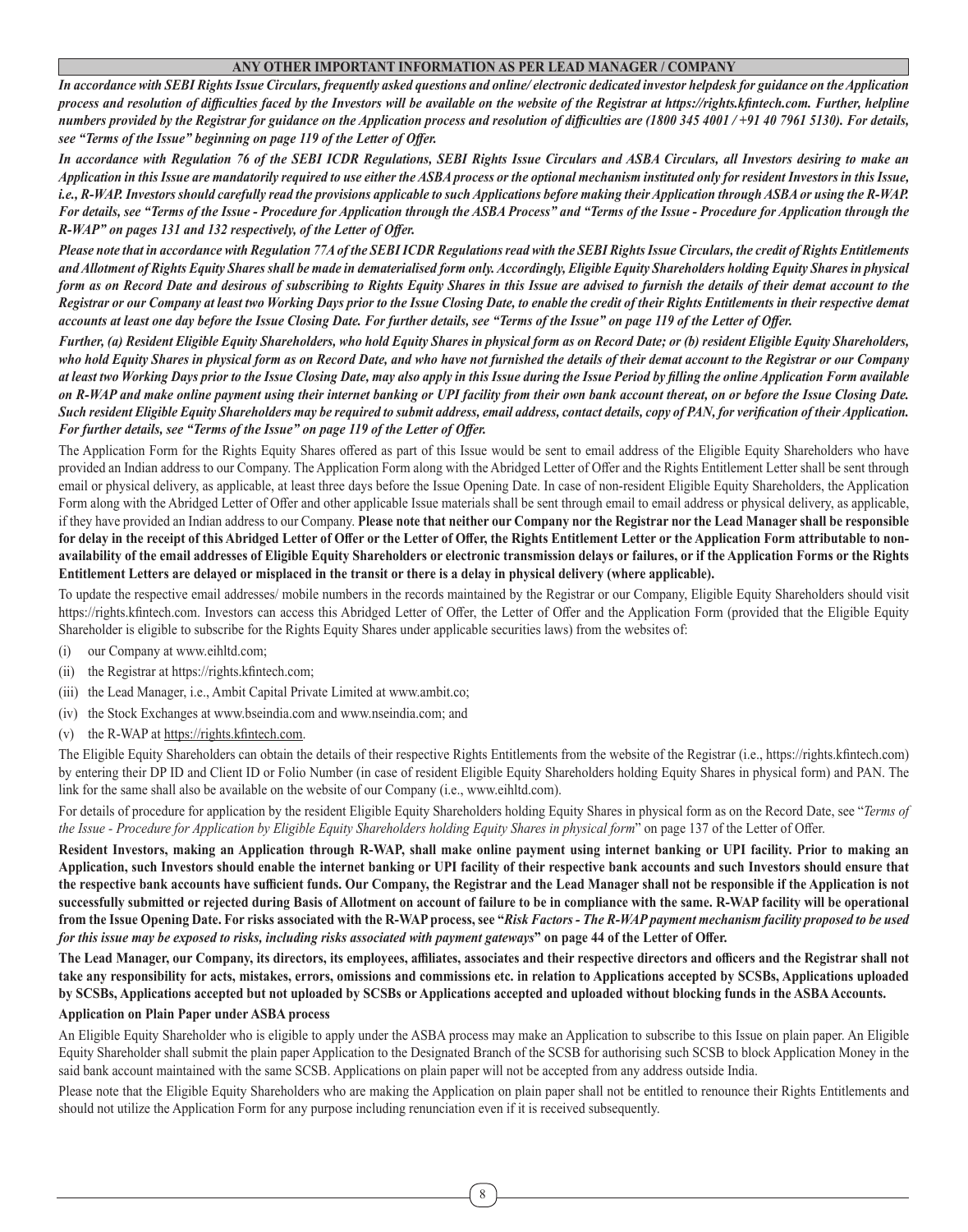## **PLEASE NOTE THAT APPLICATION ON PLAIN PAPER CANNOT BE SUBMITTED THROUGH R-WAP.**

The application on plain paper, duly signed by the Eligible Equity Shareholder including joint holders, in the same order and as per specimen recorded with his bank, must reach the office of the Designated Branch of the SCSB before the Issue Closing Date and should contain the following particulars:

- 1. Name of our Company, being EIH Limited;
- 2. Name and address of the Eligible Equity Shareholder including joint holders (in the same order and as per specimen recorded with our Company or the Depository);
- 3. Registered Folio Number/DP and Client ID No.;
- 4. Number of Equity Shares held as on Record Date;
- 5. Allotment option only dematerialised form;
- 6. Number of Rights Equity Shares entitled to;
- 7. Number of Rights Equity Shares applied for within the Rights Entitlements;
- 8. Number of additional Rights Equity Shares applied for, if any;
- 9. Total number of Rights Equity Shares applied for;
- 10. Total amount paid at the rate of  $\overline{\mathfrak{c}}$  65 per Rights Equity Share;
- 11. Details of the ASBA Account such as the account number, name, address and branch of the relevant SCSB;
- 12. In case of NR Eligible Equity Shareholders making an application with an Indian address, details of the NRE/FCNR/NRO Account such as the account number, name, address and branch of the SCSB with which the account is maintained;
- 13. Except for Applications on behalf of the Central or State Government, the residents of Sikkim and the officials appointed by the courts, PAN of the Eligible Equity Shareholder and for each Eligible Equity Shareholder in case of joint names, irrespective of the total value of the Rights Equity Shares applied for pursuant to this Issue;
- 14. Authorisation to the Designated Branch of the SCSB to block an amount equivalent to the Application Money in the ASBA Account;
- 15. Signature of the Eligible Equity Shareholder (in case of joint holders, to appear in the same sequence and order as they appear in the records of the SCSB); and
- 16. In addition, all such Eligible Equity Shareholders are deemed to have accepted the following:
- *"I/ We understand that neither the Rights Entitlements nor the Rights Equity Shares have been, or will be, registered under the U.S. Securities Act of 1933, as amended (the "U.S. Securities Act"), or any United States state securities laws, and may not be offered, sold, resold or otherwise transferred within the United States or to the territories or possessions thereof (the "United States"), except pursuant to an exemption from, or in a transaction not subject to, the registration requirements of the U.S. Securities Act. I/ we understand the Rights Equity Shares and the Rights Entitlements referred to in this application are being offered and sold in offshore transactions outside the United States in compliance with Regulation S under the U.S. Securities Act ("Regulation S") to existing shareholders located in jurisdictions where such offer and sale of the Rights Equity Shares and/ or Rights Entitlements are permitted under laws of such jurisdictions. I/ we understand that the Issue is not, and under no circumstances is to be construed as, an offering of any Rights Equity Shares or Rights Entitlements for sale in the United States, or as a solicitation therein of an offer to buy or transfer any of the said Rights Equity Shares or Rights Entitlements in the United States. I/ we confirm that I am/ we are (a) not in the United States and eligible to subscribe for the Rights Equity Shares under applicable securities laws, (b) complying with laws of jurisdictions applicable to such person in connection with the Issue, and (c) understand that neither the Company, nor the Registrar, the Lead Manager or any other person acting on behalf of the Company will accept subscriptions from any person, or the agent of any person, who appears to be, or who the Company, the Registrar, the Lead Manager or any other person acting on behalf of the Company have reason to believe is in the United States or is outside of India and ineligible to participate in this Issue under the securities laws of their jurisdiction.*

*I/ We will not offer, sell or otherwise transfer any of the Rights Equity Shares which may be acquired by us in any jurisdiction or under any circumstances in which such offer or sale is not authorized or to any person to whom it is unlawful to make such offer, sale or invitation. I/ We satisfy, and each account for which I/ we are acting satisfies, (a) all suitability standards for investors in investments of the type subscribed for herein imposed by the jurisdiction of my/our residence, and (b) is eligible to subscribe and is subscribing for the Rights Equity Shares and Rights Entitlements in compliance with applicable securities and other laws of my/our jurisdiction of residence.*

*I/we hereby make the representations, warranties, acknowledgments and agreements set forth in the section of the Letter of Offer titled "Restrictions on Purchases and Resales" on page 156 of the Letter of Offer.*

*I/ We understand and agree that the Rights Entitlements and Rights Equity Shares may not be reoffered, resold, pledged or otherwise transferred except in*  an offshore transaction in compliance with Regulation S, or otherwise pursuant to an exemption from, or in a transaction not subject to, the registration *requirements of the U.S. Securities Act.*

*I/ We acknowledge that we, the Lead Manager, its affiliates and others will rely upon the truth and accuracy of the foregoing representations and agreements."*

In cases where multiple Application Forms are submitted for Applications pertaining to Rights Entitlements credited to the same demat account or in demat suspense escrow account, including cases where an Investor submits Application Forms along with a plain paper Application, such Applications shall be liable to be rejected.

Investors are requested to strictly adhere to these instructions. Failure to do so could result in an Application being rejected, with our Company, the Lead Manager and the Registrar not having any liability to the Investor. The plain paper Application format will be available on the website of the Registrar at https://rights. kfintech.com.

Our Company, the Lead Manager and the Registrar shall not be responsible if the Applications are not uploaded by SCSB or funds are not blocked in the Investors' ASBA Accounts on or before the Issue Closing Date.

#### **Rights Entitlements Ratio**

The Rights Equity Shares are being offered on a rights basis to the Eligible Equity Shareholders in the ratio of 8 Rights Equity Share for every 85 Equity Shares held by the Eligible Equity Shareholders as on the Record Date.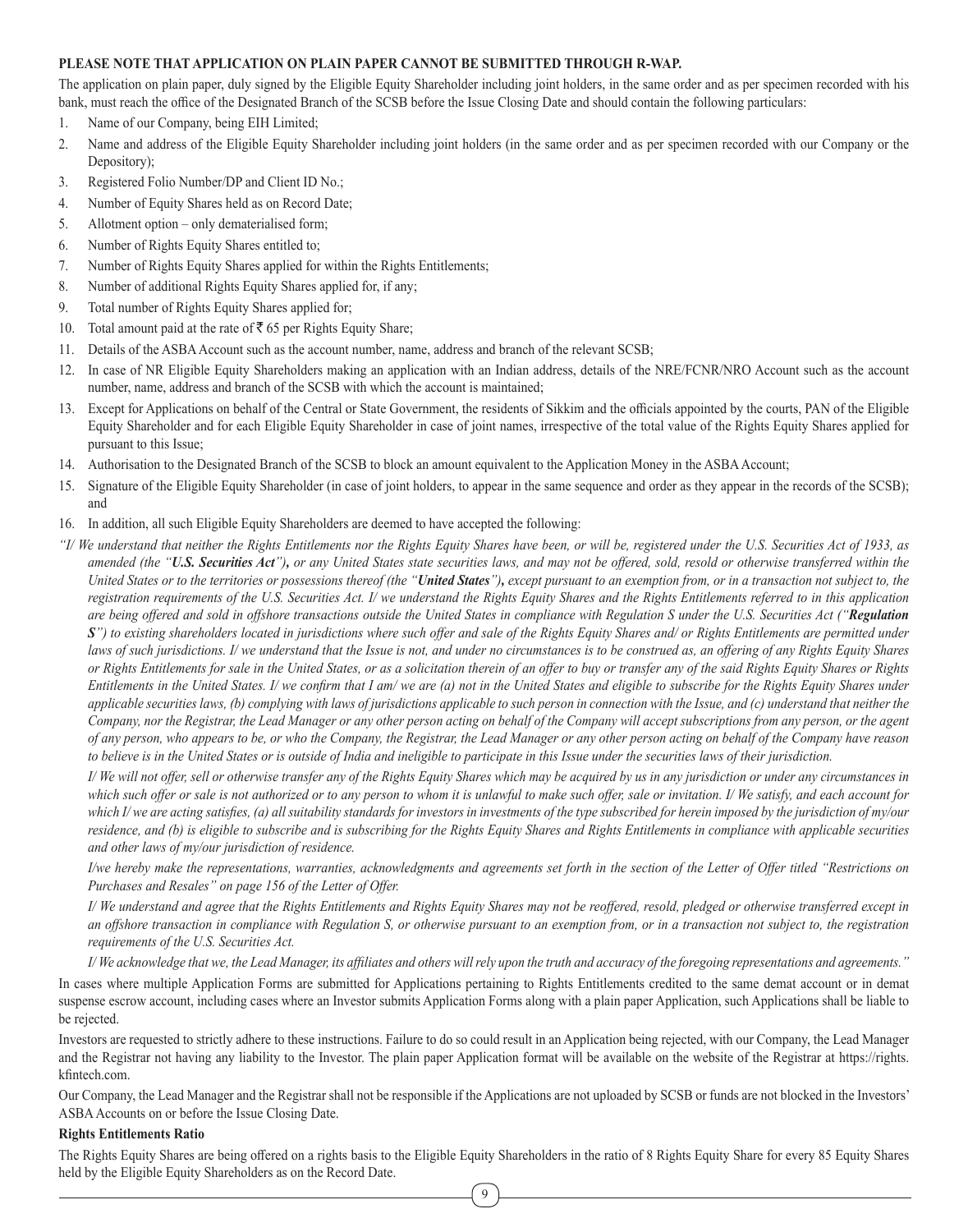# **Fractional Entitlements**

The Rights Equity Shares are being offered on a rights basis to existing Eligible Equity Shareholders in the ratio of 8 Rights Equity Shares for every 85 Equity Shares held as on the Record Date. As per SEBI Rights Issue Circulars, the fractional entitlements are to be ignored. Accordingly, if the shareholding of any of the Eligible Equity Shareholders is less than 85 Equity Shares or is not in the multiple of 85 Equity Shares, the fractional entitlements of such Eligible Equity Shareholders shall be ignored by rounding down of their Rights Entitlements. However, the Eligible Equity Shareholders whose fractional entitlements are being ignored, will be given preferential consideration for the Allotment of one additional Rights Equity Share if they apply for additional Rights Equity Shares over and above their Rights Entitlements, if any, subject to availability of Rights Equity Shares in this Issue post allocation towards Rights Entitlements applied for.

For example, if an Eligible Equity Shareholder holds 11 Equity Shares, such Equity Shareholder will be entitled to one Rights Equity Share and will also be given a preferential consideration for the Allotment of one additional Rights Equity Share if such Eligible Equity Shareholder has applied for additional Rights Equity Shares, over and above his/her Rights Entitlements, subject to availability of Rights Equity Shares in this Issue post allocation towards Rights Entitlements applied for.

Further, the Eligible Equity Shareholders holding less than 11 Equity Shares shall have 'zero' entitlement for the Rights Equity Shares. Such Eligible Equity Shareholders are entitled to apply for additional Rights Equity Shares and will be given preference in the Allotment of one Rights Equity Share, if such Eligible Equity Shareholders apply for additional Rights Equity Shares, subject to availability of Rights Equity Shares in this Issue post allocation towards Rights Entitlements applied for. However, they cannot renounce the same in favour of third parties.

## **Options available to the Eligible Equity Shareholders**

The Rights Entitlement Letter will clearly indicate the number of Rights Equity Shares that the Eligible Equity Shareholder is entitled to.

- If the Eligible Equity Shareholder applies in this Issue, then such Eligible Equity Shareholder can:
- (i) apply for its Rights Equity Shares to the full extent of its Rights Entitlements; or
- (ii) apply for its Rights Equity Shares to the extent of part of its Rights Entitlements (without renouncing the other part); or
- (iii) apply for Rights Equity Shares to the extent of part of its Rights Entitlements and renounce the other part of its Rights Entitlements; or
- (iv) apply for its Rights Equity Shares to the full extent of its Rights Entitlements and apply for additional Rights Equity Shares; or
- (v) renounce its Rights Entitlements in full.

# **Credit of Rights Entitlements in dematerialised account**

In accordance with Regulation 77A of the SEBI ICDR Regulations read with the SEBI Rights Issue Circular, the credit of Rights Entitlements and Allotment of Rights Equity Shares shall be made in dematerialized form only. Prior to the Issue Opening Date, our Company shall credit the Rights Entitlements to (i) the demat accounts of the Eligible Equity Shareholders holding the Equity Shares in dematerialised form; and (ii) a demat suspense escrow account (namely, 'EIH Rights Entitlement Suspense Demat Account') opened by our Company, for the Eligible Equity Shareholders which would comprise Rights Entitlements relating to (a) Equity Shares held in a demat suspense account pursuant to Regulation 39 of the SEBI Listing Regulations; or (b) Equity Shares held in the account of IEPF authority, if any; or (c) the demat accounts of the Eligible Equity Shareholder which are frozen or details of which are unavailable with our Company or with the Registrar on the Record Date; or (d) Equity Shares held by Eligible Equity Shareholders holding Equity Shares in physical form as on Record Date where details of demat accounts are not provided by Eligible Equity Shareholders to our Company or Registrar; or (e) credit of the Rights Entitlements returned/reversed/failed; or (f) the ownership of the Equity Shares currently under dispute, including any court proceedings.

In this regard, our Company has made necessary arrangements with NSDL and CDSL for the crediting of the Rights Entitlements to the demat accounts of the Eligible Equity Shareholders in a dematerialized form. A separate ISIN for the Rights Entitlements has also been generated which is INE230A20015. The said ISIN shall remain frozen (for debit) until the Issue Opening Date. The said ISIN shall be suspended for transfer by the Depositories post the Issue Closing Date.

Eligible Equity Shareholders are requested to provide relevant details (such as copies of self-attested PAN and client master sheet of demat account etc., details/ records confirming the legal and beneficial ownership of their respective Equity Shares) to the Company or the Registrar not later than two Working Days prior to the Issue Closing Date, i.e., by October 08, 2020 to enable the credit of their Rights Entitlements by way of transfer from the demat suspense escrow account to their demat account at least one day before the Issue Closing Date, to enable such Eligible Equity Shareholders to make an application in this Issue, and this communication shall serve as an intimation to such Eligible Equity Shareholders in this regard. Such Eligible Equity Shareholders are also requested to ensure that their demat account, details of which have been provided to the Company or the Registrar account is active to facilitate the aforementioned transfer.

#### **Renunciation of Rights Entitlements**

This Issue includes a right exercisable by Eligible Equity Shareholders to renounce the Rights Entitlements credited to their respective demat account either in full or in part. The renunciation from non-resident Eligible Equity Shareholder(s) to resident Indian(s) and vice versa shall be subject to provisions of FEMA Rules and other circular, directions, or guidelines issued by RBI or the Ministry of Finance from time to time. However, the facility of renunciation shall not be available to or operate in favour of an Eligible Equity Shareholders being an erstwhile OCB unless the same is in compliance with the FEMA Rules and other circular, directions, or guidelines issued by RBI or the Ministry of Finance from time to time.

The renunciation of Rights Entitlements credited in your demat account can be made either by sale of such Rights Entitlements, using the secondary market platform of the Stock Exchanges or through an off-market transfer. For details, see "*Terms of the Issue - Procedure for Renunciation of Rights Entitlements*" on page 133 of the Letter of Offer.

In accordance with SEBI circular SEBI/HO/CFD/DIL2/CIR/P/2020/78 dated May 6, 2020, read with SEBI circular SEBI/HO/CFD/DIL1/CIR/P/2020/136 dated July 24, 2020, the Eligible Equity Shareholders, who hold Equity Shares in physical form as on Record Date and who have not furnished the details of their demat account to the Registrar or our Company at least two Working Days prior to the Issue Closing Date, will not be able to renounce their Rights Entitlements.

**Please note that the Rights Entitlements which are neither renounced nor subscribed by the Investors on or before the Issue Closing Date shall lapse and shall be extinguished after the Issue Closing Date.**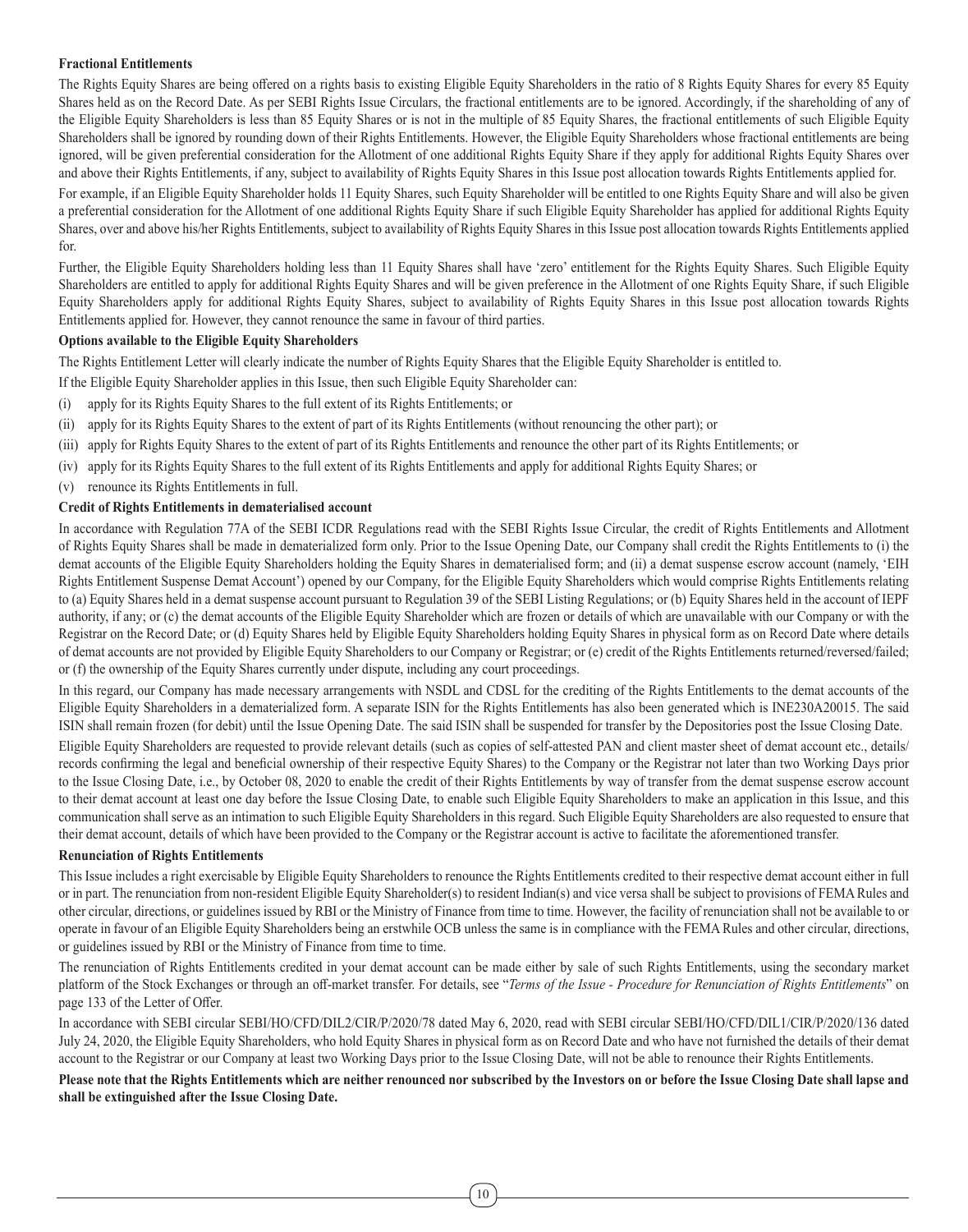#### **Additional Rights Equity Shares**

Investors are eligible to apply for additional Rights Equity Shares over and above their Rights Entitlements, provided that they are eligible to apply for Rights Equity Shares under applicable law and they have applied for all the Rights Equity Shares forming part of their Rights Entitlements without renouncing them in whole or in part. Where the number of additional Rights Equity Shares applied for exceeds the number available for Allotment, the Allotment would be made as per the Basis of Allotment finalised in consultation with the Designated Stock Exchange. Applications for additional Rights Equity Shares shall be considered and Allotment shall be made in accordance with the SEBI ICDR Regulations and in the manner prescribed under the section "*Terms of the Issue - Basis of Allotment*" on page 146 of the Letter of Offer.

**Eligible Equity Shareholders who renounce their Rights Entitlements cannot apply for additional Rights Equity Shares.** Non-resident Renouncees who are not Eligible Equity Shareholders cannot apply for additional Rights Equity Shares.

Resident Eligible Equity Shareholders who hold Equity Shares in physical form as on the Record Date cannot renounce until the details of their demat account are provided to our Company or the Registrar and the dematerialized Rights Entitlements are transferred from suspense escrow demat account to the respective demat accounts of such Eligible Equity Shareholders within prescribed timelines. However, such Eligible Equity Shareholders, where the dematerialized Rights Entitlements are transferred from the suspense escrow demat account to the respective demat accounts within prescribed timelines, can apply for additional Rights Equity Shares while submitting the Application through ASBA process or using the R-WAP.

#### **Allotment of the Rights Equity Shares in Dematerialized Form**

PLEASE NOTE THAT THE RIGHTS EQUITY SHARES APPLIED FOR IN THIS ISSUE CAN BE ALLOTTED ONLY IN DEMATERIALIZED FORM AND TO THE SAME DEPOSITORY ACCOUNT IN WHICH OUR EQUITY SHARES ARE HELD BY SUCH INVESTOR ON THE RECORD DATE. FOR DETAILS, SEE "*ALLOTMENT ADVICE OR REFUND/ UNBLOCKING OF ASBA ACCOUNTS*" ON PAGE 147 OF THE LETTER OF OFFER.

#### **Subscription to the Issue by our Promoter and Promoter Group**

Our Promoter and Promoter Group, have confirmed to subscribe, to the full extent of their Rights Entitlements, as applicable, and have also confirmed that they shall not renounce their Rights Entitlements (except to the extent of Rights Entitlements renounced by any of them in favour of any other member(s) of the Promoter and Promoter Group, and in compliance with applicable laws). Our Promoters have also confirmed their intention to apply for, and subscribe to, additional Rights Entitlements, and to any unsubscribed portion in this Issue, as may be required, subject to compliance with the minimum public shareholding requirements, as prescribed under the SCRR and the SEBI Listing Regulations, SEBI Takeover Regulations such that our Company receives at least the Minimum Subscription required for the Issue Size under applicable laws.

The acquisition of Rights Equity Shares by our Promoter and members of our Promoter Group, over and above their Rights Entitlements, as applicable, or subscription to the unsubscribed portion of this Issue, shall not result in a change of control of the management of our Company. Our Company is in compliance with Regulation 38 of the SEBI Listing Regulations and will continue to comply with the minimum public shareholding requirements under applicable law, pursuant to this Issue.

#### **Availability of offer document of the immediately preceding public issue or rights issue for inspection**

A copy of the Letter of Offer dated February 18, 2011 in respect of a rights issue of Equity Shares, aggregating to  $\bar{\tau}$  11,788.62 million by our Company is available for inspection on the website of our Company at www.eihltd.com from the date of the Letter of Offer until the Issue Closing Date.

#### **DECLARATION BY OUR COMPANY**

We hereby certify that no statement made in the Letter of Offer contravenes any of the provisions of the Companies Act, 2013 and the rules made thereunder. We further certify that all the legal requirements connected with the Issue as also the guidelines, instructions, etc., issued by SEBI, Government of India and any other competent authority in this behalf, have been duly complied with. We further certify that all disclosures made in the Letter of Offer are true and correct.

**Place:** Delhi **Date:** September 21, 2020